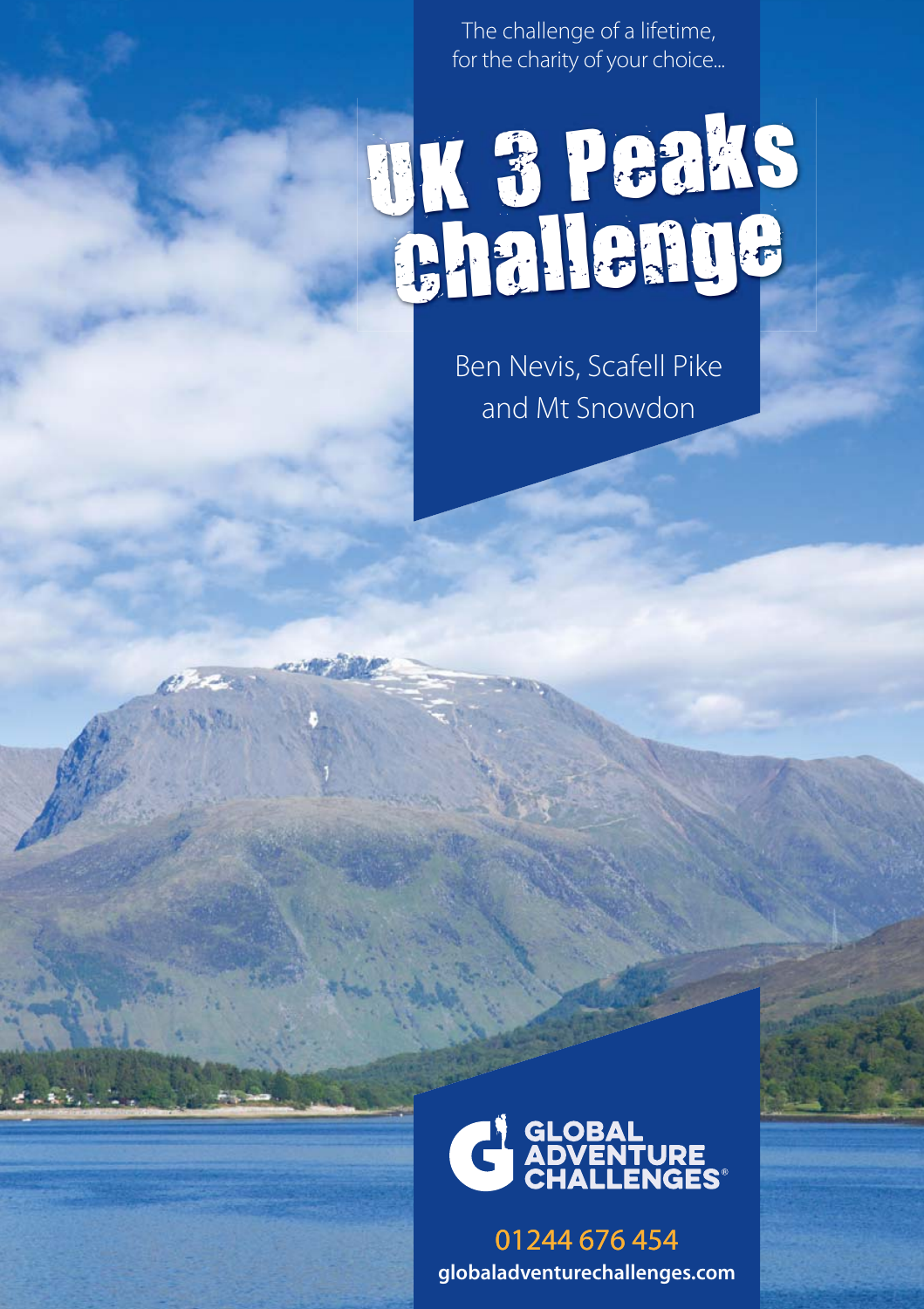### Key Information

| Duration:                         | 3 days                   |
|-----------------------------------|--------------------------|
|                                   |                          |
| Trekking Distance: 42km (approx.) |                          |
|                                   |                          |
| <b>Challenge Grade:</b>           | Extreme (3)              |
|                                   |                          |
| Location:                         | Scotland, England, Wales |
|                                   |                          |

### Challenge Highlights

- Summit the highest mountains in the UK
- Take on a classic trekking challenge
- Explore picturesque mountain ranges and discover stunning scenery
- See the sunset over Mickledore
- Tackle Scafell Pike at night

### The Challenge

From the scenic Glen Nevis Valley to the picturesque Snowdonia National Park, join us for one all mighty trekking challenge as we take on the UK's giants on this classic 3 Peaks Challenge! We'll take on Ben Nevis (1,344m), Scafell Pike (978m) and Mount Snowdon (1,085m) and aim to summit all three in a total trekking time of 15 hours or less. You'll climb around 3,050 meters and have walked approx. 40km, so grit and determination are vital to completing this fast paced challenge. It's no wonder this challenge is the most highly regarded trekking challenge in the UK.

#### **What's included**

- All travel is in private buses – pick up from Glasgow, travel in between mountains and drop off in Chester
- Meals dinner in Fort William Day 1, breakfast at accommodation at Fort William Day 2, breakfast in Llanberis Day 3
- Global Adventure Challenges Event Crew
- Comprehesive first aid /medical kit
- Complimentary energy bars, fruit, tea and coffee (and drinking water) at the foot of each mountain



### Get Signed Up!

The sooner you register, the sooner you can start training and fundraising. Just head over to our website www.globaladventurechallenges.com to get signed up, and leave your footprints across the three highest peaks in the UK.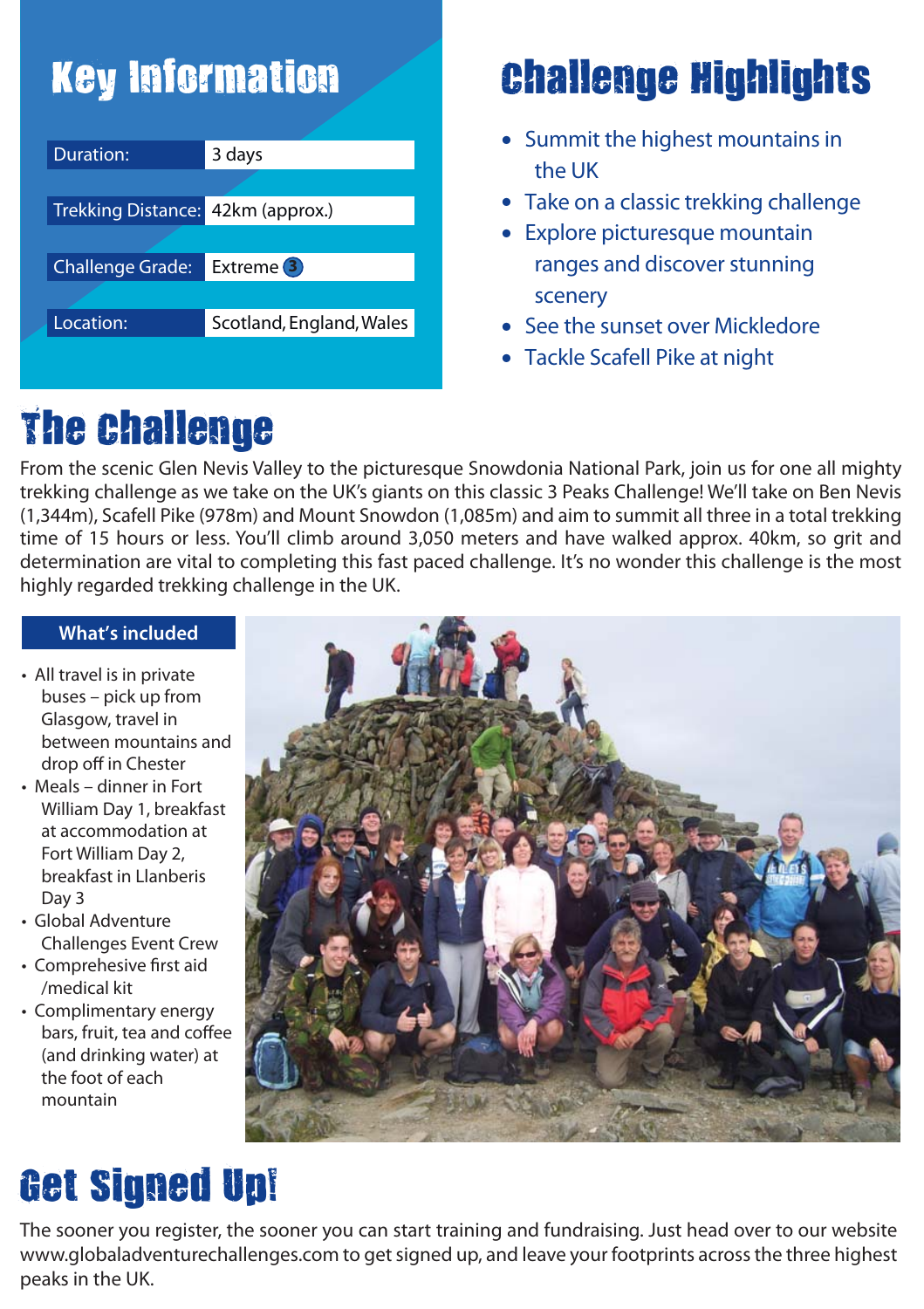

#### Are you tough enough to take on the UK's most iconic trekking challenge?

**Day 2**

#### **Day 1**

#### **Meet in Glasgow**

We'll meet at Glasgow Central Station/ Glasgow International Airport at approximately 12pm for our pick up, then head north on our transfer to Fort William which is located in the stunning highlands of Scotland. Tonight we have an evening meal together as a group and a briefing about the exciting challenge ahead.

#### **Ben Nevis & Scafell Pike**

After a hearty breakfast our challenge begins, first up the mighty Ben Nevis standing tall at 1,344m. We begin our trek taking the 'tourist path' which uses a zig zag technique to enable a steady climb up the mountain – the walk up should take approx. 3.5hrs, a great warm up to the challenge! As we trek to the summit we will stop for short breaks enabling us to take in the picturesque views of the breath-taking Scottish highlands. Once we reach the summit and take our celebration photos we begin our descent.

After we descent Ben Nevis we jump straight into the awaiting vehicles and head South to the Lake District to take on our second peak – Scafell Pike (978m).

We stop for dinner at Keswick en route then continue on to Wasdale Head; an untouched and tranquil part of the Lake District also renowned for being the birthplace of British climbing. We continue our trek in what remains of the daylight to witness a beautiful sunset with astonishing views of the surrounding area as we reach Mickledore and head towards the summit.

The ascent and descent of Scafell Pike should take approx. 4.5hours, glowing from our success we jump straight into the buses and head to our third and final peak – Mount Snowdon. Transfer time approx. 5 hours.

**Trekking distance – approx. 30km**

#### **Day 3**

#### **Snowdon**

It's an early start today as we begin our final summit trek from Pen –Y- Pass Youth Hostel at around 6am. We'll take the PYG track to ascend Snowdon 1,085m – the highest mountain in England and Wales. Once we summit Mt Snowdon our efforts will be rewarded with glorious views stretching as far as the eye can see.

We will return to the vehicles following the same route we used to ascend and transfer to Llanberis to enjoy a celebratory breakfast! After breakfast we take the transfer back to Chester train station for drop offs after a long, but very rewarding two days!

**Trekking distance – approx. 10km**